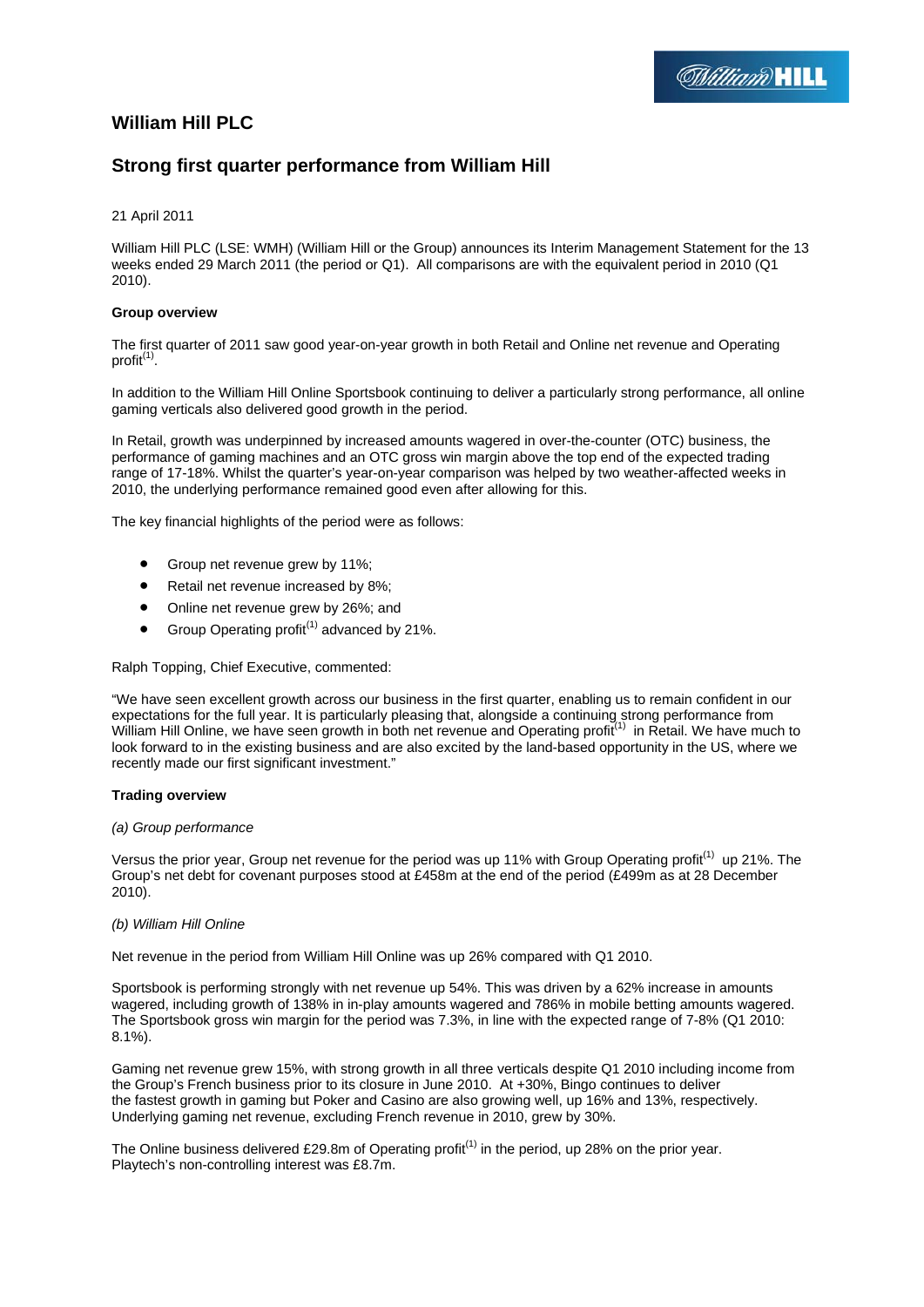#### *(c) Retail*

The Group saw over-the-counter (OTC) amounts wagered grow 4% in the period. On an underlying basis, excluding the two weeks where bad weather affected performance in Q1 2010, OTC amounts wagered were up 1%, with growth shown in the number of slips and a stable average bet size maintained.

OTC gross win margin was slightly above the top end of the Group's expected 17-18% range, at 18.1% for the quarter (Q1 2010:17.5%). A strong margin in the last five weeks of the period offset the weaker margin highlighted in the eight-week current trading update reported at the end of February.

The combination of amounts wagered growth and a strong margin led to an 8% increase in Retail net revenue, with OTC up 8% and gaming machines up 9%. On a gross win basis, which gives an underlying performance before accounting for the increased VAT costs, gaming machines were up 11%. Gross win per machine per week increased to £885 (Q1 2010 - £814).

Benefiting from this performance, Operating profit<sup> $(1)$ </sup> for the channel grew by 24%.

#### **Acquisition of two US land-based sports-betting businesses**

After the end of the period, the Group announced that it had signed an agreement to acquire two US land-based sports-betting businesses, American Wagering, Inc. and the Club Cal Neva Satellite Race and Sportsbook Division.

The total cost of the acquisitions is approximately \$39m. Before completing the acquisitions, William Hill and a small number of William Hill senior managers are required to be licensed by the Nevada Gaming Commission. It plans to submit applications shortly for a full gaming licence and the licensing process is expected to complete during 2012, after which point the transactions would legally complete.

The acquisitions will be funded in cash from William Hill's reserves and together are expected to add to William Hill's earnings per share from the first full year after completion (before transaction and integration costs and the amortisation of intangible assets associated with these acquisitions).

#### **Playtech injunction**

On 22 February 2011, the Group announced that it had secured an interim injunction against Playtech Limited to ensure that its legal rights under the William Hill Online joint venture agreements are maintained. Following a return court hearing on 17 March 2011, an injunction is in place preventing Playtech from selling its stake in William Hill Online. This injunction will remain in place at least until a further court hearing, which is expected to occur in mid-May.

#### **Fiscal and regulatory developments**

In the March 2011 budget, the UK Government announced an additional 1% cut in the corporation tax rate for the tax year 2011/12. As a result, the Group's 2011 effective tax rate is expected to reduce from 22% to approximately 18%, reflecting partly the additional change in the corporation tax rate in the year but primarily the positive effect of this change on the Group's deferred tax liabilities.

In February 2011, the Secretary of State announced his determination on the  $50<sup>th</sup>$ Levy scheme, which came into effect on 1 April 2011. As a result of changes in the Levy headline rate and the threshold level, the Group's costs are anticipated to increase by around £3-4m on an annualised basis.

In April 2011, a Liberal Democrat report on the possibility of using the proceeds of uncollected winnings for the benefit of grass roots sport or a community fund was submitted to the Secretary of State. No formal consultation has been held. In the Group's view, there is no link between betting and grass-roots sport, such an approach would be discriminatory and it would present very difficult structural and legal definitional challenges as well as requiring primary legislation.

#### **Risks**

The key risks for 2011 are as follows:

- Failure to manage effectively the William Hill Online joint venture could inhibit the Group's ability to executive the Online growth strategy;
- Changes to online regulation, particularly in Europe, could inhibit growth or access to key markets;